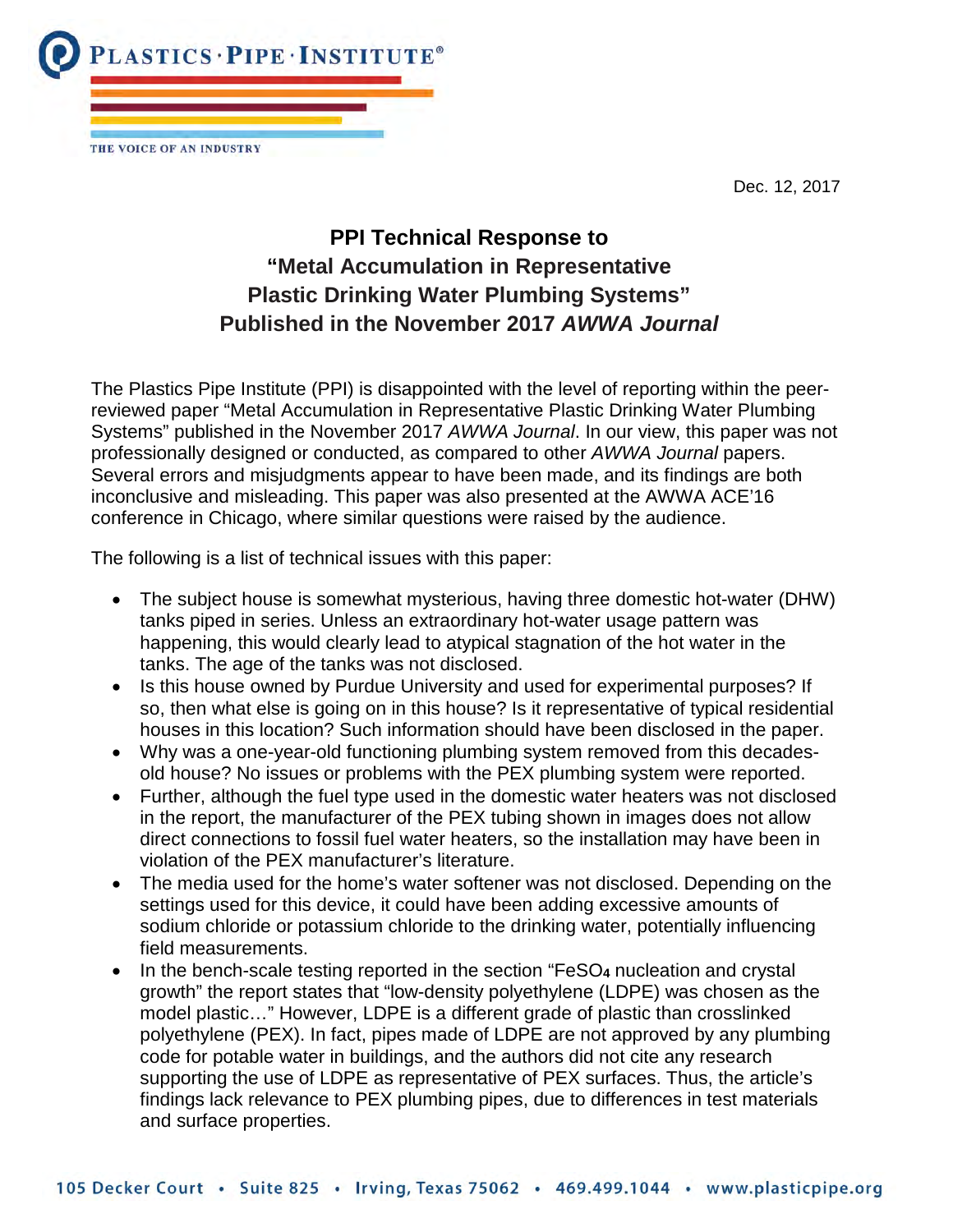

- The paper states that "The greatest metal loading  $(28.4 \text{ mg/m}^2)$  was found on the service line pipe", at the entrance to the house. FIGURE 5 shows that metals detected on pipes taken from throughout the residence varied significantly from floor to floor, and from hot to cold service. No actual pattern of the deposits was detected, and no explanation was given for the wide variance. Without a theory to the observed disparities, these measured results are simply random values.
- Although the paper concentrates on various oxidative induction time (OIT) measurements taken from PEX specimens, industry experts agree that OIT studies on a single specimen of PEX tubing are meaningless. Each type and brand of PEX tubing will have its own characteristic OIT result that is relevant only when compared with other PEX tubing of the same manufacturing source. In fact, OIT testing is not used within this industry to indicate any properties. For example, in product specifications for PEX tubing, such as ASTM Standard Specification F876, there are no OIT test requirements, and Section X1.6 (Appendix X1) of F876 states "*It should be mentioned that OIT tests are not an indicator of life expectancy, nor should differences in OIT values between compounds be construed to indicate differences in the stabilizer effectiveness of respective formulations*."
- What's *not* noted in this report is that the PEXa plumbing pipe material studied did not have any colorant or pigment, and is translucent. So reports of "discoloration" are simply the visible thin layers of metals deposited on the inside of the tubing wall. In the short sections of PEX tubing which are directly connected to the water heater, minor discoloration may also be caused by the exposure of material stabilizers/antioxidants to heat, a normal reaction that does not consume the stabilizers/antioxidants.

No evidence was reported to address "…whether plastics surfaces influence metal scale formation." Therefore, the conclusions of this paper do not match the hypothesis.

With the statement that "Metals found on the pipes…were present in the source water" we can surmise that suspended metals, including products of corrosion of an aging metal infrastructure water system, precipitated out of water when it was stagnant and deposited onto the inner pipe walls. Cleary, plastic pipes were not the source of the detected metals. Further, no concerns about pipe integrity or safety of drinking water are alleged.

Although a control house on the same block with copper plumbing wasn't compared, it is likely that the same metals would deposit onto any plumbing pipe material. In fact, the PEX plumbing system in this subject house appears to have such minor levels of deposits that long-term scaling will not be a problem, like it could be in a metal plumbing system.